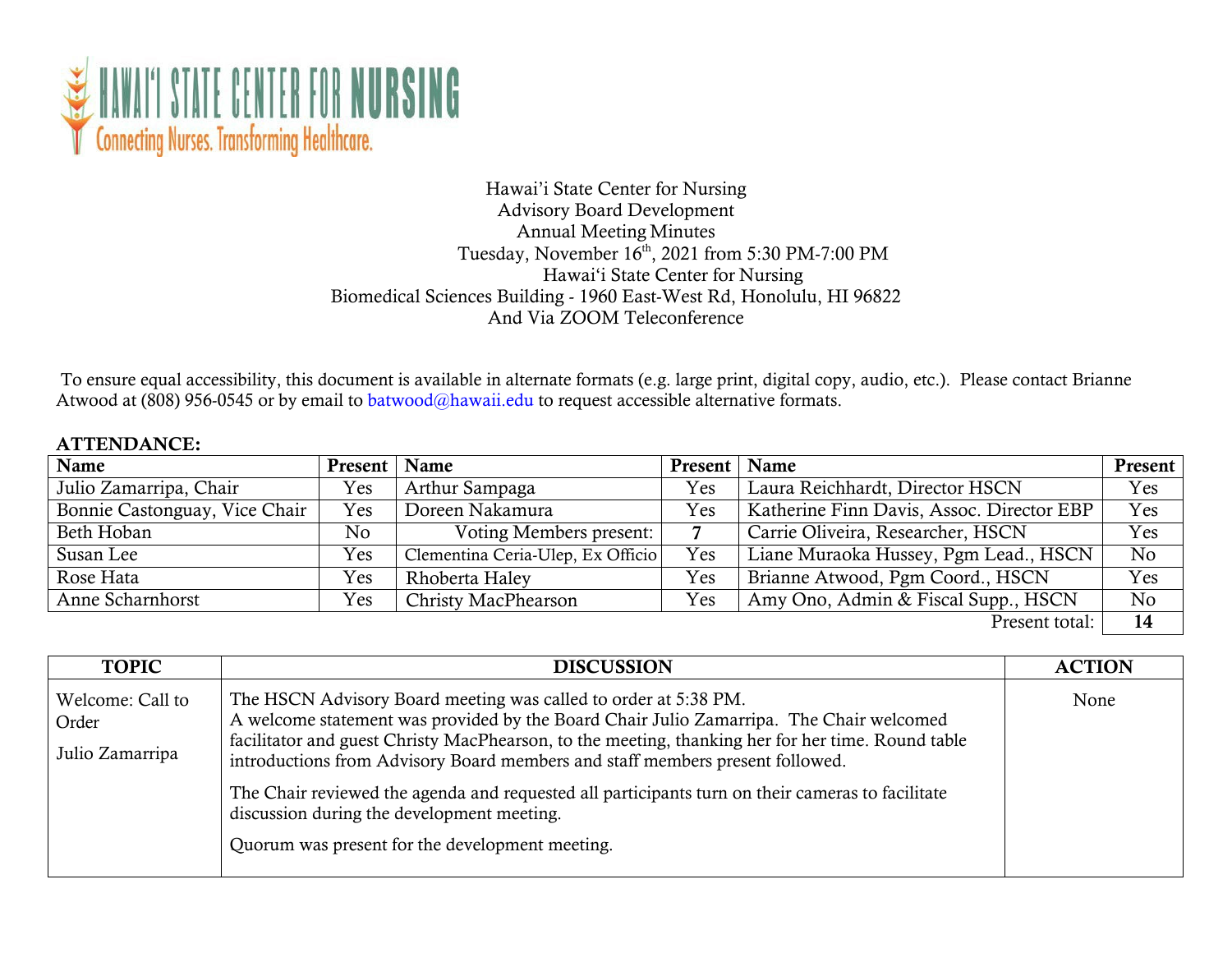| <b>TOPIC</b>                                                                 | <b>DISCUSSION</b>                                                                                                                                                                                                                                                                                                                                                                                                                                                                                                                                                                                                                                                                                                                                                                                                                                                                                                                                                                                                                                                                                                                                                                                                                                                                                                                                                                                                                                                                                                                                                                                                                                                                                                                                                                                                                                                                                                                                                                                             | <b>ACTION</b> |
|------------------------------------------------------------------------------|---------------------------------------------------------------------------------------------------------------------------------------------------------------------------------------------------------------------------------------------------------------------------------------------------------------------------------------------------------------------------------------------------------------------------------------------------------------------------------------------------------------------------------------------------------------------------------------------------------------------------------------------------------------------------------------------------------------------------------------------------------------------------------------------------------------------------------------------------------------------------------------------------------------------------------------------------------------------------------------------------------------------------------------------------------------------------------------------------------------------------------------------------------------------------------------------------------------------------------------------------------------------------------------------------------------------------------------------------------------------------------------------------------------------------------------------------------------------------------------------------------------------------------------------------------------------------------------------------------------------------------------------------------------------------------------------------------------------------------------------------------------------------------------------------------------------------------------------------------------------------------------------------------------------------------------------------------------------------------------------------------------|---------------|
|                                                                              | Welcome and Introductions concluded at 5:42 PM.                                                                                                                                                                                                                                                                                                                                                                                                                                                                                                                                                                                                                                                                                                                                                                                                                                                                                                                                                                                                                                                                                                                                                                                                                                                                                                                                                                                                                                                                                                                                                                                                                                                                                                                                                                                                                                                                                                                                                               |               |
| Outreach and<br>Networking:<br>Board<br>Development<br>Christy<br>MacPherson | Christy MacPherson provided a discussion Power Building, a communication strategy for<br>networking and relationship building, followed by breakout practice sessions. A summary of the<br>activities is included herein.<br><b>Power Building Through The Listening Process</b><br>Christy MacPherson reviewed the agenda for the workshop discussion and discussed the<br>purpose of the Listening Process.<br>The Listening Process entails;<br>Truly <i>listening</i> to each other to find out members' hopes, dreams, talents and concerns<br>$\bullet$<br>both within the organization as well as in the wider community.<br>Members share their "stories" with one another and deepen their relationships.<br>This process will help strengthen and build our organization and identify key issues that<br>they may choose to address.<br>Christy MacPherson prompted members to discuss the following questions.<br>Why are you here? What do you want as an advisory board or for the center?<br>o The influence of the Center recognized and appreciated by practicing<br>nurses in the state.<br>Broadening the Center's reach, particularly to practicing nurses.<br>$\circ$<br>Increasing communication, networking and expansion of initiatives.<br>$\circ$<br>Maximize engagement, to connect nurses to make an impact to healthcare<br>in Hawaii.<br>o The best way to expand impact is to build relationships.<br>Is it possible to get what you want, to make your self-interest realized?<br>There are two types of power – money and people. Working together, building collective<br>duty requires building power. Organizing, advocacy and building community starts with<br>building relationships.<br>Relationships start with listening!<br>Listening through one on ones requires individuals to be courageous, curious and<br>ask why?<br>Being open and non-judgmental is the key to successful listening<br>Please leave your bias at home<br>Avoid preaching and interjecting. | None          |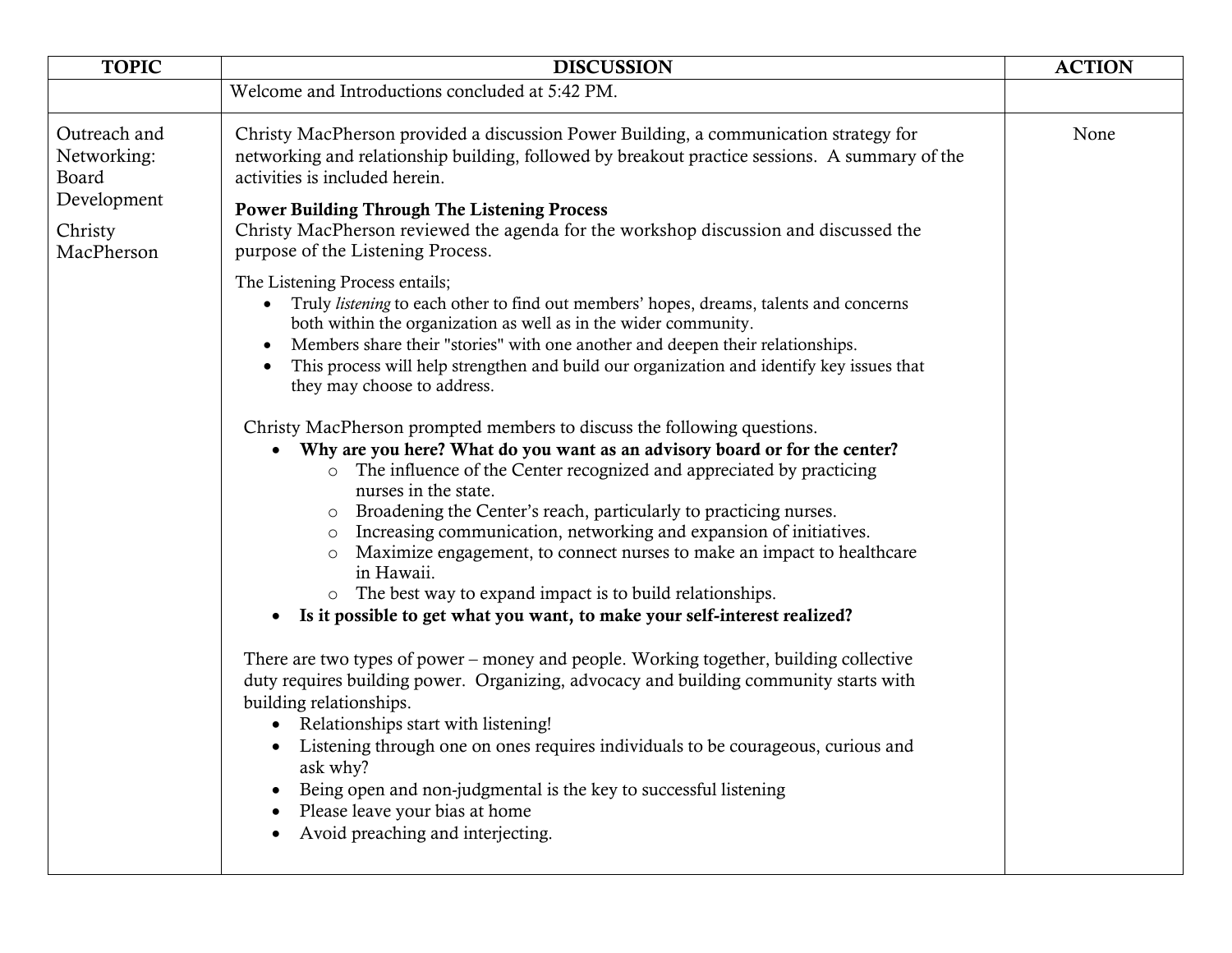| <b>TOPIC</b> | <b>DISCUSSION</b>                                                                      | <b>ACTION</b> |
|--------------|----------------------------------------------------------------------------------------|---------------|
|              | <b>One-on-one Discussion Sessions</b>                                                  |               |
|              | Members were assigned into breakout rooms composed of 2-3 participants to practice     |               |
|              | speaking and listening skills. Each individual was requested to spend 20 mins each     |               |
|              | speaking about themselves utilizing the following tips.                                |               |
|              | Take notes.                                                                            |               |
|              | What we are trying to achieve through on-on-ones?                                      |               |
|              | o What is their self-interest?                                                         |               |
|              | What does the person care about?<br>$\circ$                                            |               |
|              | What skills and talents the individual has?<br>$\circ$                                 |               |
|              | What are their fears?<br>$\circ$                                                       |               |
|              | o How can this person help mobilize?                                                   |               |
|              | Suggested questions to get the conversation going;                                     |               |
|              | $\circ$ What is their name?                                                            |               |
|              | Where are they from?<br>$\circ$                                                        |               |
|              | What inspired them to become nurses?<br>$\circ$                                        |               |
|              | Where do they live and what is going on in their communities?                          |               |
|              | Minutes were not taken for discussions held in the breakout sessions, as they were not |               |
|              | related to HSCN business and may be private in nature.                                 |               |
|              |                                                                                        |               |
|              | <b>Re-group and Discussion</b>                                                         |               |
|              | Participants returned to a group session to discuss their experience in the breakout   |               |
|              | sessions. A summary of the discussion is as follows.                                   |               |
|              | • People are often hesitant to talk about themselves and require being probed to       |               |
|              | open up.                                                                               |               |
|              | The breakout room, one-on-one provided an opportunity for a more in-depth              |               |
|              | opportunity to engage personally.                                                      |               |
|              | Many members expressed a desire to implement these strategies into their               |               |
|              | professional and personal lives.                                                       |               |
|              | Utilizing on-on-one conversation will help build those necessary relationship and      |               |
|              | expand our networks                                                                    |               |
|              | Participants expressed their gratitude for Christy MacPhersons presentation and time.  |               |
|              |                                                                                        |               |
|              | The Board Development session concluded at 6:52 PM.                                    |               |
|              |                                                                                        |               |